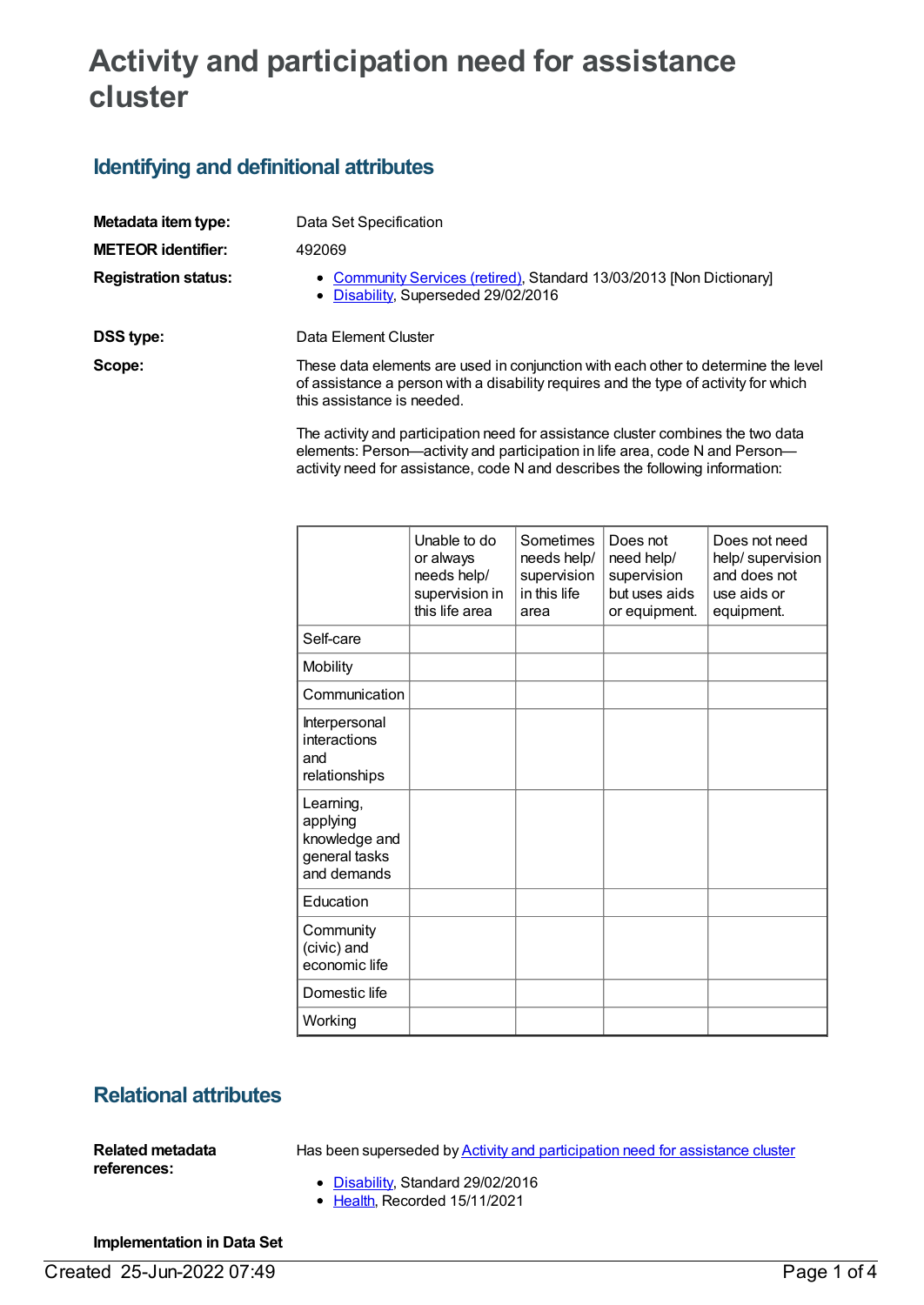Specifications: Disability and need for [assistance](https://meteor.aihw.gov.au/content/484548) cluste[rCommunity](https://meteor.aihw.gov.au/RegistrationAuthority/1) Services (retired), Standard 10/04/2013 [Disability](https://meteor.aihw.gov.au/RegistrationAuthority/16), Standard 13/08/2015

> [Disability](https://meteor.aihw.gov.au/content/461640) Services NMDS 2012-14[Community](https://meteor.aihw.gov.au/RegistrationAuthority/1) Services (retired), Standard 13/03/2013

*Implementation start date:* 01/07/2012

*Implementation end date:* 30/06/2014

*DSS specific information:*

In the DS NMDS, the two data items forming this cluster are collected under one question on 'support needs'. This question records information about a person's need for help or supervision in their overall life and, as such, may not be directly relevant to the service being provided.

The need must be due to the person's disability, and should be ongoing (have lasted or be expected to last for 6 months or more). It must relate to the extent of need over and above that which would usually be expected due to their age, i.e. it should be evaluated in relation to a person of the same age without a disability.

Where support needs vary markedly over time, e.g. episodic psychiatric disability, please record the level of support needed **during the reference week**.

Mapping to ICF codes:

| <b>DS NMDS</b>                                                   | <b>ICF</b>                                                                                  |
|------------------------------------------------------------------|---------------------------------------------------------------------------------------------|
| a) Self-care                                                     | Self-care (d510-d599)                                                                       |
| b) Mobility                                                      | Mobility (d410-d499)                                                                        |
| c) Communication                                                 | Communication (d310-d399)                                                                   |
| d) Interpersonal interactions and<br>relationships               | Interpersonal interactions and<br>relationships (d710-d799)                                 |
| e) Learning, applying knowledge and<br>general tasks and demands | Learning and applying knowledge<br>(d110-d199) and General tasks and<br>demands (d210-d299) |
| f) Education                                                     | Education (d810-d839)                                                                       |
| g) Community (civic) and economic<br>life                        | Community, social and civic life<br>(d910-d999)                                             |
| h) Domestic life                                                 | Domestic life (d610-699)                                                                    |
| i) Working                                                       | Work and employment (d840-859)                                                              |

[Disability](https://meteor.aihw.gov.au/content/569749) Services NMDS 2014-15[Community](https://meteor.aihw.gov.au/RegistrationAuthority/1) Services (retired), Incomplete 23/04/2014

[Disability](https://meteor.aihw.gov.au/RegistrationAuthority/16), Superseded 29/02/2016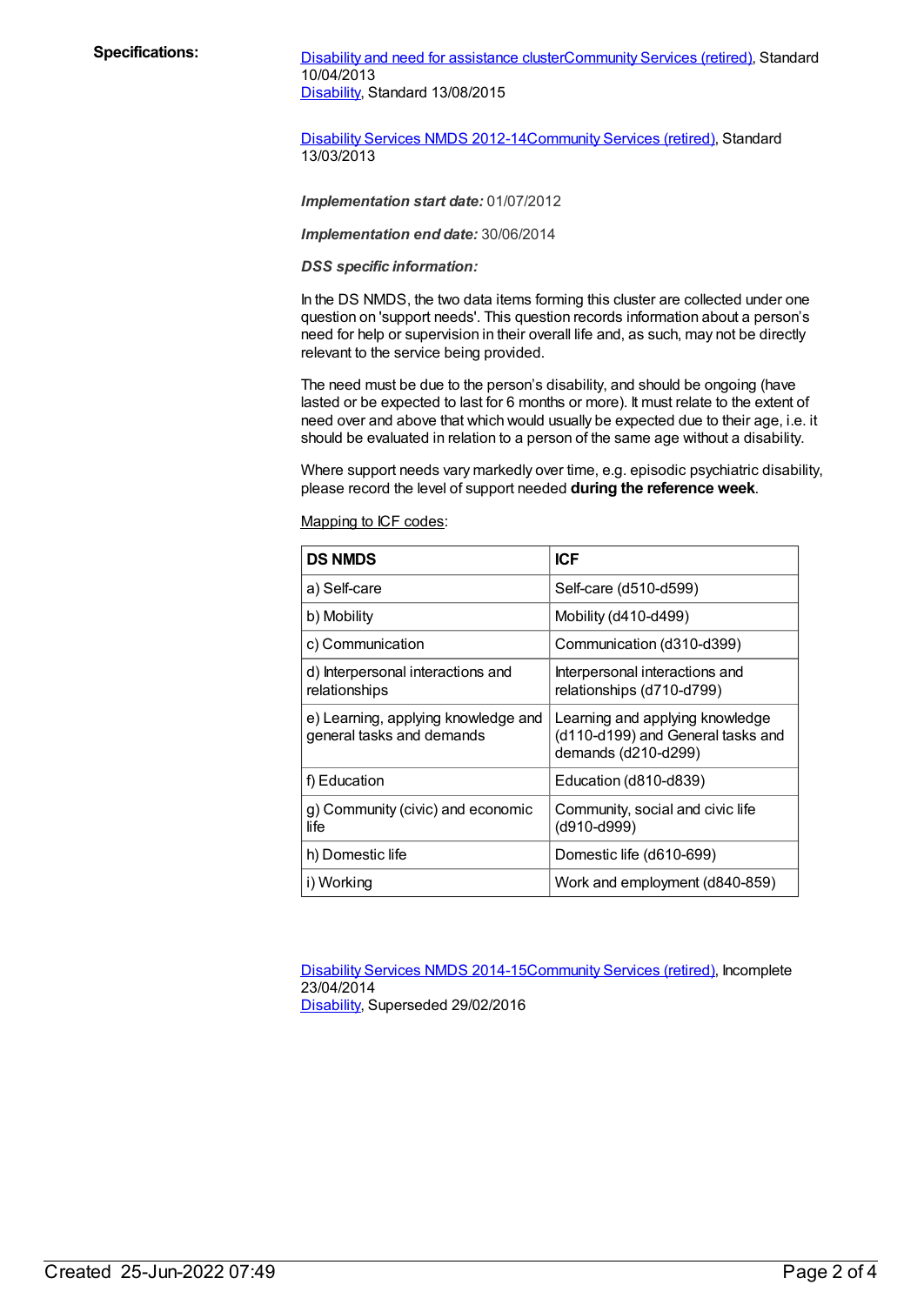#### *Implementation start date:* 01/07/2014

#### *Implementation end date:* 30/06/2015

#### *DSS specific information:*

In the Disability Services Minimum Data Set (DS NMDS), the two data items forming this cluster are collected under one question on 'support needs'. This question records information about a person's need for help or supervision in their overall life and, as such, may not be directly relevant to the service being provided.

The need must be due to the person's disability, and should be ongoing (have lasted or be expected to last for 6 months or more). It must relate to the extent of need over and above that which would usually be expected due to their age, i.e. it should be evaluated in relation to a person of the same age without a disability.

Where support needs vary markedly over time, e.g. episodic psychiatric disability, please record the level of support needed **during the reference week**.

| $\overline{a}$ $\overline{b}$ | $P^{\prime}$                                                                        |
|-------------------------------|-------------------------------------------------------------------------------------|
| codes:                        | Mapping to International Classification of Functioning, Disability and Health (ICF) |
|                               |                                                                                     |

| <b>DS NMDS</b>                                                   | <b>ICF</b>                                                                                  |
|------------------------------------------------------------------|---------------------------------------------------------------------------------------------|
| a) Self-care                                                     | Self-care (d510-d599)                                                                       |
| b) Mobility                                                      | Mobility (d410-d499)                                                                        |
| c) Communication                                                 | Communication (d310-d399)                                                                   |
| d) Interpersonal interactions and<br>relationships               | Interpersonal interactions and<br>relationships (d710-d799)                                 |
| e) Learning, applying knowledge and<br>general tasks and demands | Learning and applying knowledge<br>(d110-d199) and General tasks and<br>demands (d210-d299) |
| f) Education                                                     | Education (d810-d839)                                                                       |
| g) Community (civic) and economic<br>life                        | Community, social and civic life<br>(d910-d999)                                             |
| h) Domestic life                                                 | Domestic life (d610-699)                                                                    |
| i) Working                                                       | Work and employment (d840-859)                                                              |

### **Metadata items in this Data Set Specification** Show more detail